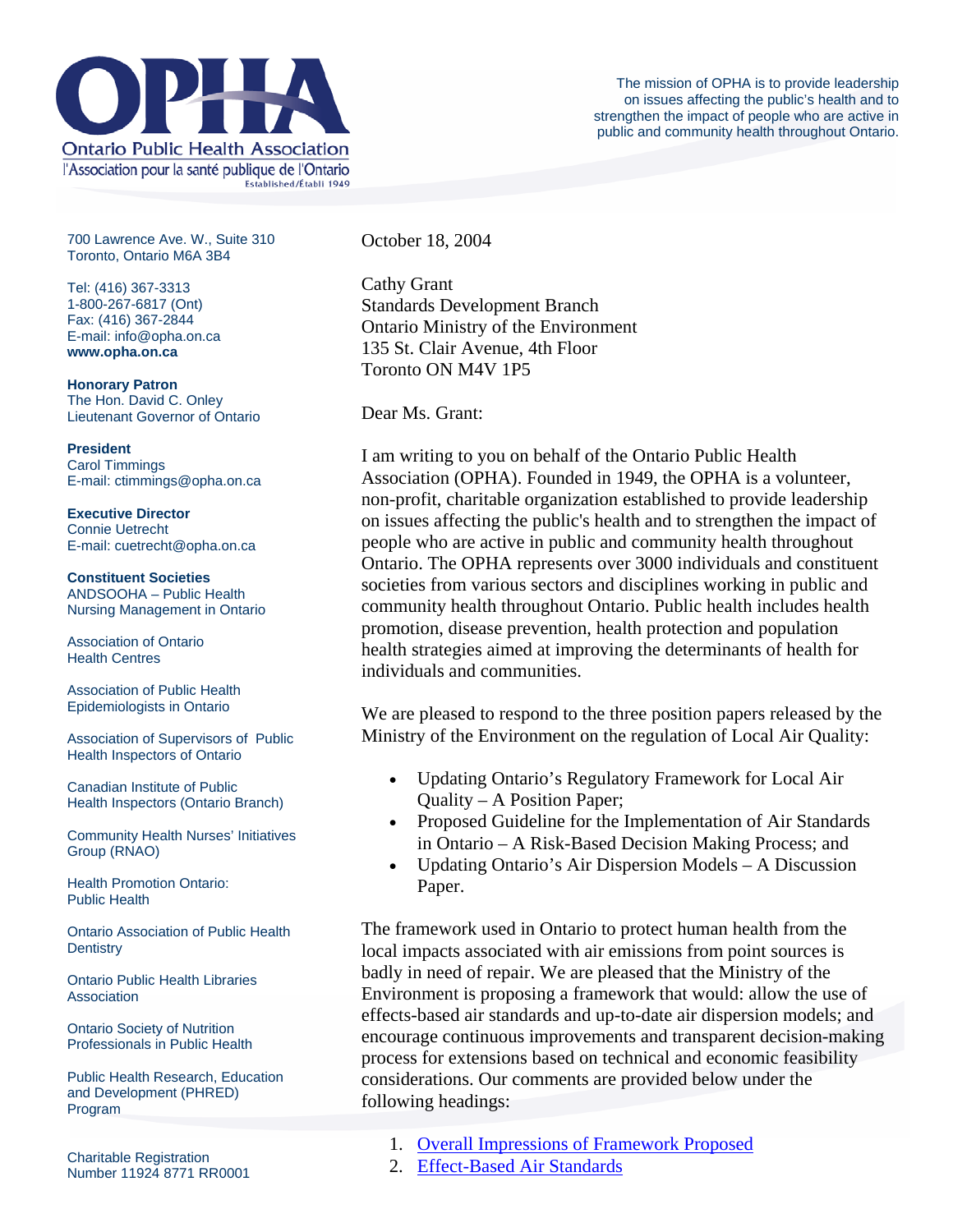- 1. [Air Dispersion Models](http://76.74.186.129/our_voice/letters/Grant-responseLocalAirQuality-18Oct04.html#3#3)
- 2. [Emission Summary & Dispersion Modeling Reports](http://76.74.186.129/our_voice/letters/Grant-responseLocalAirQuality-18Oct04.html#4#4)
- 3. [Concentrations Requiring "Immediate Action"](http://76.74.186.129/our_voice/letters/Grant-responseLocalAirQuality-18Oct04.html#5#5)
- 4. [Risk Management](http://76.74.186.129/our_voice/letters/Grant-responseLocalAirQuality-18Oct04.html#6#6)
- 5. [Technology Benchmarking](http://76.74.186.129/our_voice/letters/Grant-responseLocalAirQuality-18Oct04.html#7#7)
- 6. [Economic Feasibility](http://76.74.186.129/our_voice/letters/Grant-responseLocalAirQuality-18Oct04.html#8#8)
- 7. [Continuous Improvement & Enforcement](http://76.74.186.129/our_voice/letters/Grant-responseLocalAirQuality-18Oct04.html#9#9)
- 8. [Cumulative Exposures & Background Air Levels](http://76.74.186.129/our_voice/letters/Grant-responseLocalAirQuality-18Oct04.html#10#10)
- 9. [Consultations with Public Health and the Community](http://76.74.186.129/our_voice/letters/Grant-responseLocalAirQuality-18Oct04.html#11#11)
- 10. [Resources Needed](http://76.74.186.129/our_voice/letters/Grant-responseLocalAirQuality-18Oct04.html#12#12)

### 1. **Impressions of Framework Proposed**

Overall, we believe that the changes proposed by the Ministry of the Environment represent a significant **improvement** in the regulation of point sources of air pollution in this province because they:

- o Separate the health assessment process from risk management considerations;
- o Would allow air standards to reflect health and environmental effects rather than technical and economic feasibility;
- o Would allow the Ministry to adopt new dispersion models that are more accurate and capable of estimating concentrations over various averaging time periods;
- o Encourage continuous improvements driven by health-based air standards; and
- o Encourage consideration of clean production and pollution prevention strategies as well as end-of-pipe control technologies through a technology benchmarking process.

With this said however, we recognize that the Ministry's proposal for local air quality does not address the following issues of concern to the public health community:

- o It does not address the concerns associated with persistent toxics. The Point of Impingement (POI) approach may be an appropriate tool for regulating localized health impacts associated with criteria air pollutants and toxic air pollutants that are not persistent, but it does not address concerns associated with persistent toxics such as lead and mercury that can accumulate in the environment and in the human body; and
- o It does not adequately address the cumulative exposures that local communities can experience from multiple air pollution sources. In this proposal, ground-level concentrations are being assessed for each facility in isolation from others in the same vicinity. Cumulative exposures have been a long-time concern for public health and community groups.

# 2. **Effects-Based Air Standards**

We strongly support the use of health- and environment-based air standards. As we understand it, under the current local air quality framework in Ontario, the facility with the greatest compliance challenges can drive an air standard up to a numerical value that is deemed "economically and technically feasible" for that facility. This scenario has resulted in situations where facilities that might be able to achieve a health- or environment-based air standard are under no pressure to do so because of the financial and/or technical challenges presented by another facility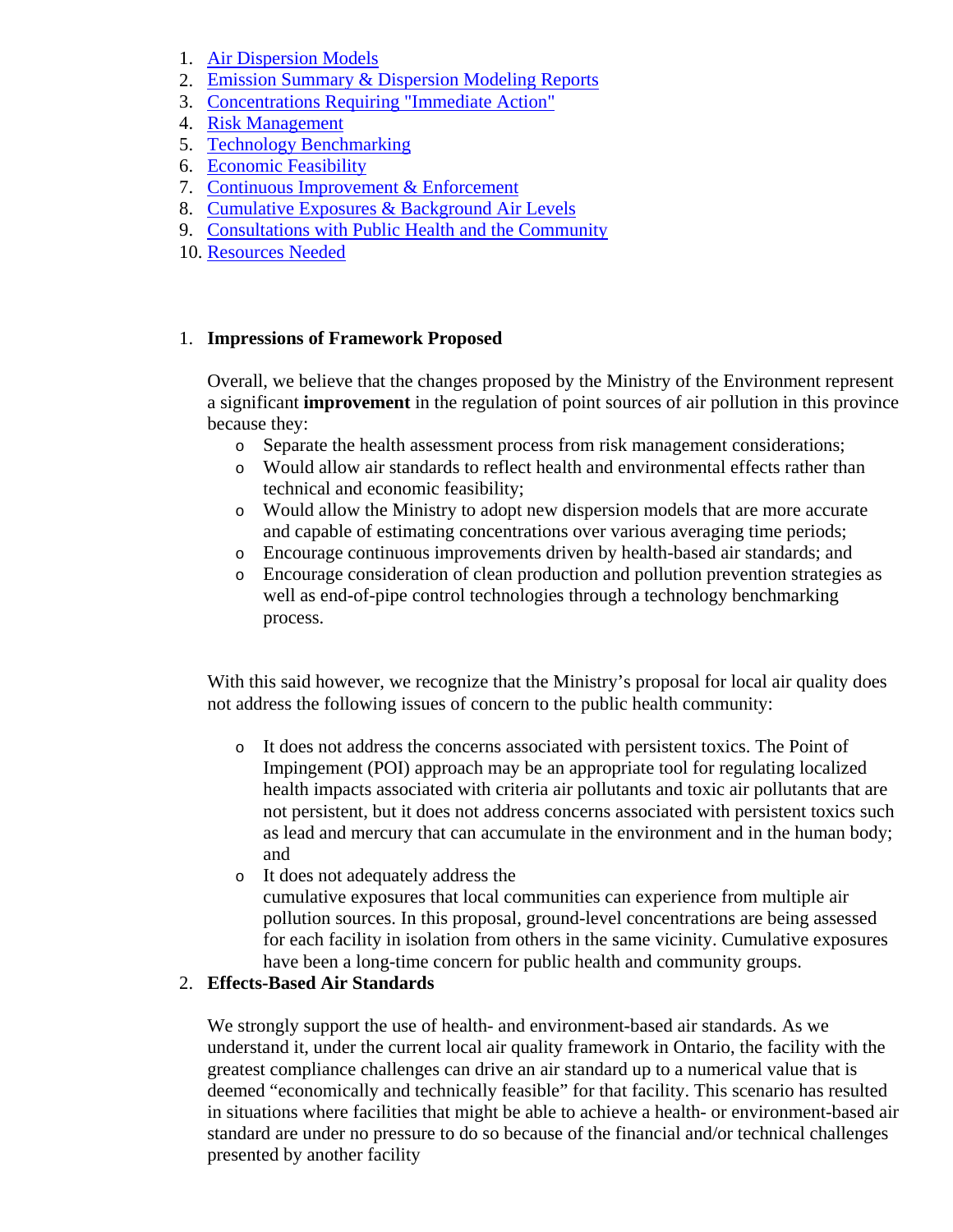3. With the Ministry's current proposal for local air quality, this situation would be reversed. All facilities in the province would be expected to achieve a health- or environment-based air standard unless they can effectively demonstrate why, for technical or economic reasons, they cannot. With this reversal in responsibility, we believe that health- and environmentbased air standards can drive improvements in performance in facilities, and thereby provide greater protection to people in communities across the province.

## 4. **Air Dispersion Models**

We strongly support the Ministry's proposal to update the air dispersion models currently used with newer air dispersion models being used by the U.S. Environmental Protection Agency (EPA). We understand that the models currently being used, which are 30 years old, are limited in their accuracy and in their flexibility. The new U.S. EPA models are expected to provide more accurate estimates of ground-level concentrations surrounding facilities. They can also be used with varying averaging times which means that they can be used with the averaging time that is most appropriate to the effect upon which the air standard is based.

### 5. **Emission Summary & Dispersion Modeling (ESDM) Reports**

The discussion papers refer to two different timelines (e.g. 1 year and 3 years) for the preparation of Emission Summary and Dispersion Modeling (ESDM) reports that are required whenever a new air standard or new air dispersion model is released. While we believe that 3 years may be required for the preparation of ESDM reports when the new regulatory package for local air quality is first released, we believe that 1 year should be a sufficient period for new air standards and/or revisions to air dispersion models introduced in the future.

# 6. **Concentrations Triggering "Immediate Action"**

We do support the concept of identifying an upper level of risk that signals the need for immediate action, and agree that action should be taken without regard for economic hardship, and should, in some cases, include a reduction or halt in production. Given that facilities will be given up to 3 to 5 years to comply with new air standards and/or air dispersion models, we believe that "immediate action" must be tightly defined to ensure that it does result in immediate reductions.

We understand that the Guideline is currently proposing that facilities would have to take "immediate action" without any consideration for economic hardship whenever worst case modeling indicates that ground-level concentrations could: 1) exceed the standard by 10 times for non-carcinogens or by 100 times for carcinogens one or more times (i.e. risk-based cut-offs); and 2) exceed the standard 16% of the time (i.e. frequency-based cut-off). We have difficulty agreeing with the idea that both of these exposure situations must exist before "immediate action" is required because we are concerned with both, the very high exposures that could occur on a very infrequent basis, and the relatively high exposure situations that could occur on a fairly regular basis.

We have a certain level of comfort with the numerical values proposed for the risk-based cut-offs (i.e. 10 times the standard for non-carcinogens and 100 times the standard for carcinogens) because these numerical values are used by other jurisdictions to identify "high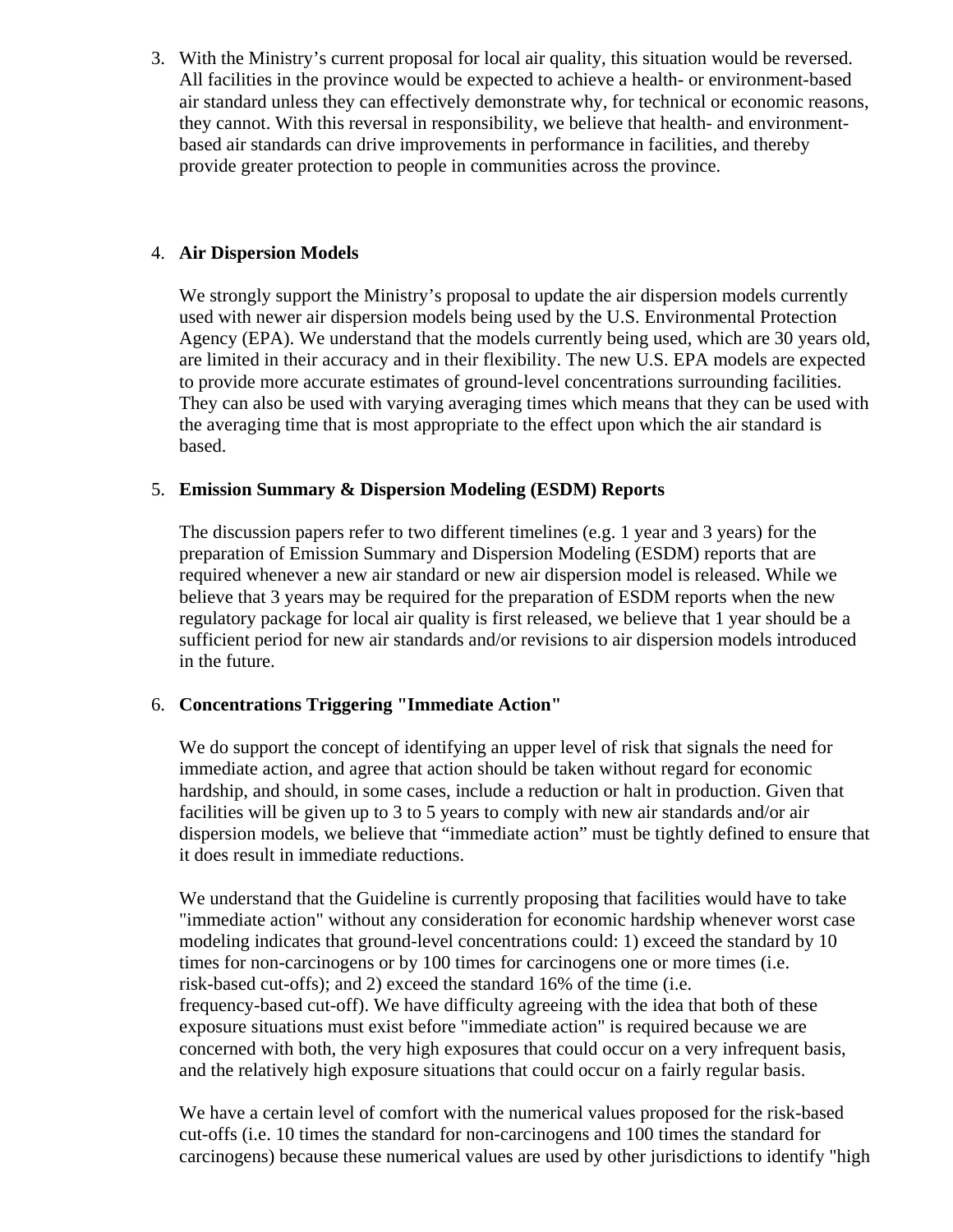risk" exposure scenarios.

However, we have some concern with the frequency-based cut-off proposed to distinguish between those situations requiring immediate action and those allowing a 3 to 5 year phasein period. Allowing ground-level concentrations to exceed the air standard up to 16% of the time before requiring immediate action does not feel adequately protective to us, particularly when this cut-off can apply to exceedances that are up to 10 times the standard for non-carcinogens and up to 100 times the standard for carcinogens.

Given that the potential for harm to human health is dependent upon both the duration of exposure (i.e. frequency of exceedances) and the intensity of exposure (i.e. the concentration relative to the standard) we feel that it is important to add a second frequencybased cut-off to the proposal that would be applied to a second set of risk-based cut-offs. Guided by Figure 4 on page 24 of the Ministry's Proposed Guideline, we are proposing that the second frequency-based cut-off be set at 8% and that it be applied to a second set of risk-based cut-offs set at 5 times the standard for non-carcinogens and 10 times the standard for carcinogens.

To summarize, we would propose that "immediate action" be required under one of the following three different exposure scenarios. When it appears that worst case ground-level concentrations could exceed:

- o The standard by 10 times for non-carcinogens or 100 times for carcinogens for any period of time; or
- o The standard by 5 times for non-carcinogens or 10 times for carcinogens for 8% of the time or more; or
- o The standard for 16% of the time or more.

#### 6. **Risk Management**

The Ministry is proposing that facilities which believe they cannot meet the air standards within the 3 to 5 year phase-in period provided, should be able to apply for extensions or interim limits for technical or economic reasons. These extensions would, under no circumstances, apply to any facility that exceeds the risk-based or frequency-based cut-offs discussed in point #5.

We understand that, if technical and economic feasibility considerations are removed from the standard-setting process, there must be some other mechanism for addressing them within the regulatory framework. We believe that the application process for extensions or interim limits should be transparent, sufficiently onerous to discourage frivolous applications, and guided by tightly defined criteria that ensure consistency and discourage abuse.

#### 7. **Technology Benchmarking**

We support the concept of technology benchmarking as proposed by the Ministry in the Guideline paper. We are particularly supportive of the proposal to include clean production and pollution prevention strategies as well as end-of-pipe controls in the benchmarking process. We feel strongly that the technology benchmarking reports should be reviewed by a third party selected by the Ministry. We also believe that the reviews should be paid for by the facilities to ensure that the MOE resources are not overwhelmed.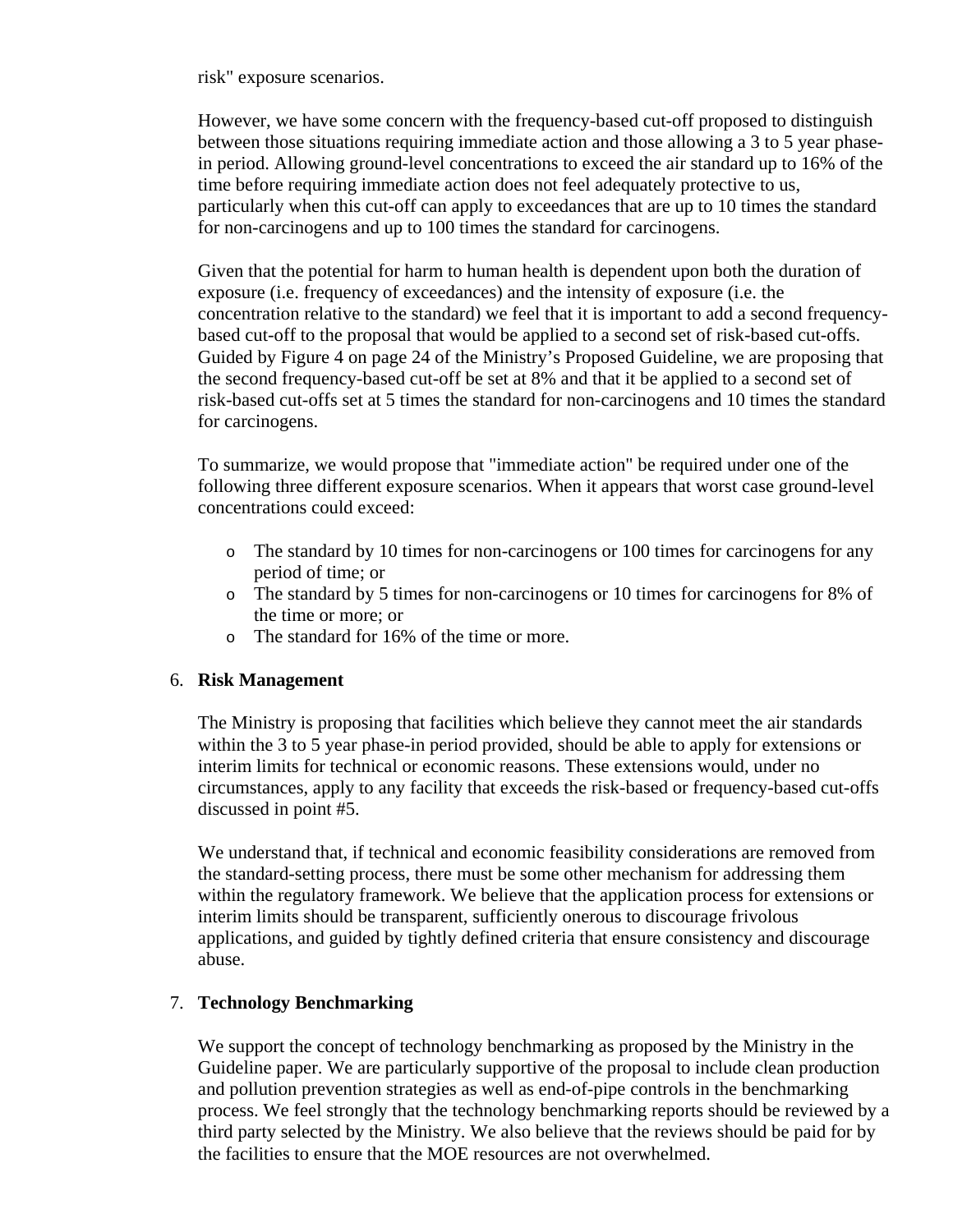Within the public health community, we believe that consideration of technical feasibility should be guided by the principle that if a technology exists that could bring a facility into compliance, the facility should be required to adopt it. We do not believe that the community should be exposed to potentially harmful levels of air pollutants when there are steps that could be taken to reduce or avoid those exposures.

We can appreciate that extensions or interim limits may be required for those facilities where no technology currently exists that could bring them into compliance, but we feel that these facilities should have to re-examine the available technologies every 5 years, and reapply for extensions if need be.

In these cases, we believe that there should be an onus on the industrial sector in question to demonstrate that it is aggressively researching changes in production that would eliminate the excessive air pollution associated with its product/service. To encourage this end, we believe that there should be some cap on the number of times (e.g. twice) that any facility can apply for an extension on the basis that there is "no available technology".

#### **8. Economic Feasibility**

We recognize two different types of arguments that can be applied under economic feasibility. The first type applies to those situations where a technology does exist that could bring a facility into compliance, but the technology is considered exorbitantly expensive. The second type applies to those situations where technologies that are deemed affordable on an industry-wide basis could bring a facility into compliance, but the investment would put severe financial duress on the particular facility.

In the first case, we believe that economic feasibility must be measured on an industry-wide basis, not on a facility-wide basis. For this type of economic feasibility argument, we agree that cost estimates should be produced for all of the technologies identified in the benchmarking process as proposed by the Ministry Guideline. However, we believe that technologies should be deemed "economically achievable" if they are being applied by a number of facilities (e.g. 10%) within that sector on a world-wise basis. We could not accept a cost criteria based on an arbitrary cost per tonne of pollutant reduced, nor on an arbitrary cost per risk quotient reduced.

When extensions are requested on the grounds that the technologies available are not "economically achievable", we believe that: the economic analyses should be reviewed by a third party selected by the Ministry; the cost of those reviews should be born by the facility; and the facility must be willing to make confidential information available for review.

We believe that there should also be some cap on the number of times (e.g. twice for a total of 10 years) that any facility can apply for an extension on the basis that there is "no economically achievable technology".

In the second case, where financial duress is specific to a particular facility, we believe that: facilities must be willing to share confidential financial information with the Ministry, and to some extent, with the community; financial reports must be reviewed by a third party selected by the Ministry; the cost of third party reviews should be born by the applying facility; and financial duress must be tightly defined to apply only to those situations where the facility's financial survival would be in jeopardy.

We feel very strongly that community health should not be put at continued risk because of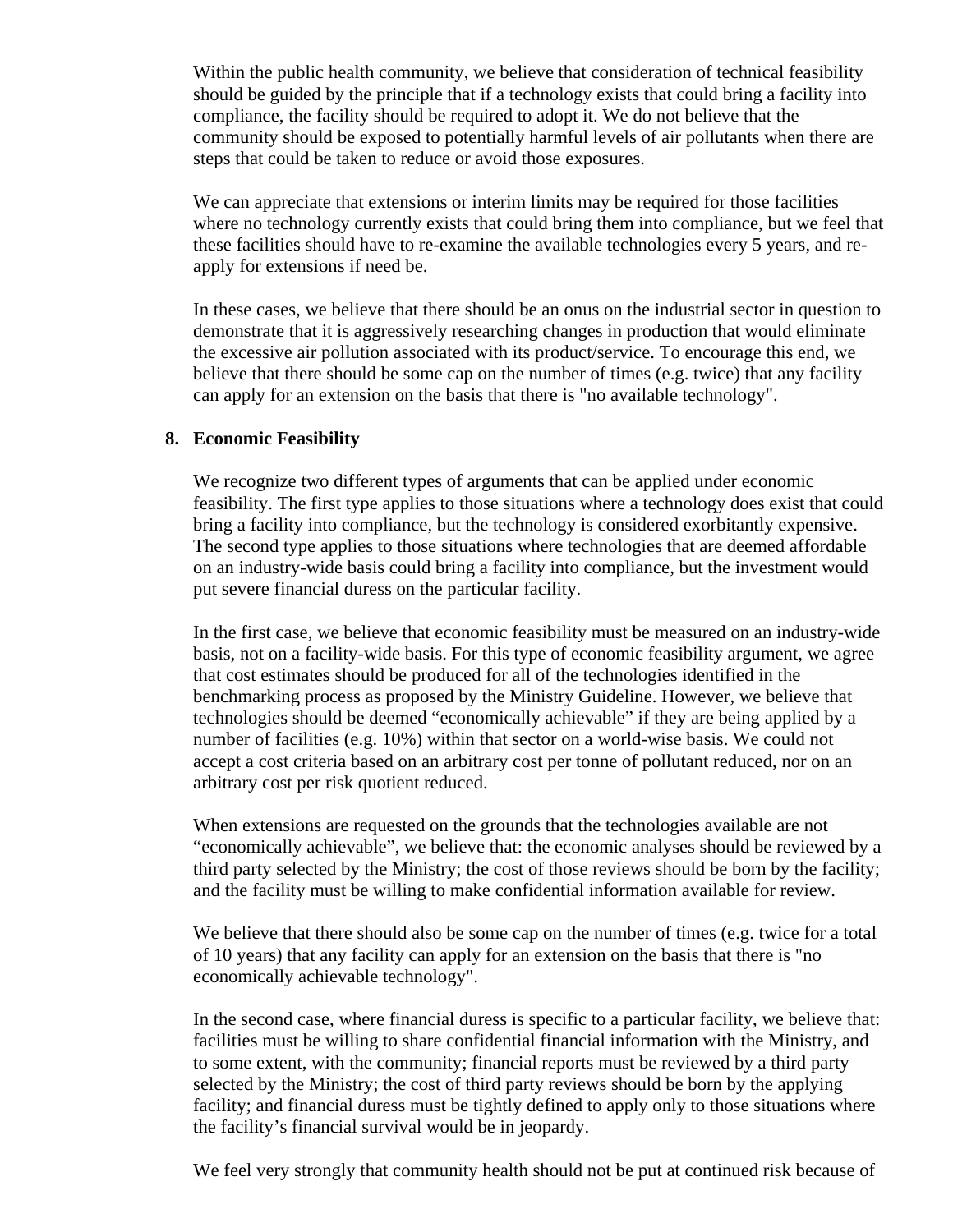### **9. Continuous Improvement & Enforcement**

We believe that all facilities that apply for extensions for any reason should have to demonstrate how they will continue to improve their performance with respect to emissions during the extended period. In other words, with each application for extension, facilities must demonstrate that they will continually reduce their emissions even if they cannot achieve the air standard.

We also feel strongly that the action plans submitted along with applications for extensions must be tied to a regulatory tool that is easy to enforce. The Ministry is proposing that details in the action plans will be captured in Certificates of Approval. We can support this proposal if the Ministry can assure us that this regulatory tool is one that can and will be enforced.

### **10. Cumulative Exposures & Background Air Levels**

Within the public health sector, there is a concern about the cumulative exposures that can be experienced by some communities where background air levels are high. These situations can occur in communities that: are adjacent to highways that experience a high volume of traffic; house a large number of industrial facilities; and are impacted by transboundary air pollution.

The Ministry 's Modeling paper does suggest that there may be times when background air levels should be considered but it provides no direction about when and how background air levels should be considered. While we can appreciate that it can be complicated to deal with the problems presented by high background air levels, we believe that it is an issue that warrants further consideration. For example, it may be necessary to suggest that in communities where ambient air levels exceed air standards, facilities must aim to reduce their ground level concentrations to some fraction of the air standard.

# **11. Public Consultation**

The Ministry's proposed Guideline identifies the need for facilities to consult with local public health units and the communities surrounding their facilities within a timely fashion. We would like to see the public consultation section of the Guideline expanded to provide greater direction and clarity about when and how to consult with public health units and the community.

We believe that the Medical Officers of Health in a community should be informed by facilities as soon as possible when a facility determines that: "immediate action" is required to reduce air emissions; and/or "extensions" are being requested. We also think that facilities should consult with their local public health units when deciding when and how to inform and/or consult with the community. However, we would like to be very clear that the regulation and Guidelines should in no way imply that Medical Officers of Health have responsibility for deciding when extensions will be allowed or what actions should be taken by facilities within their communities. The responsibility and authority for approving and enforcing the air standards, extensions, and action plans must remain clearly with the Ministry.